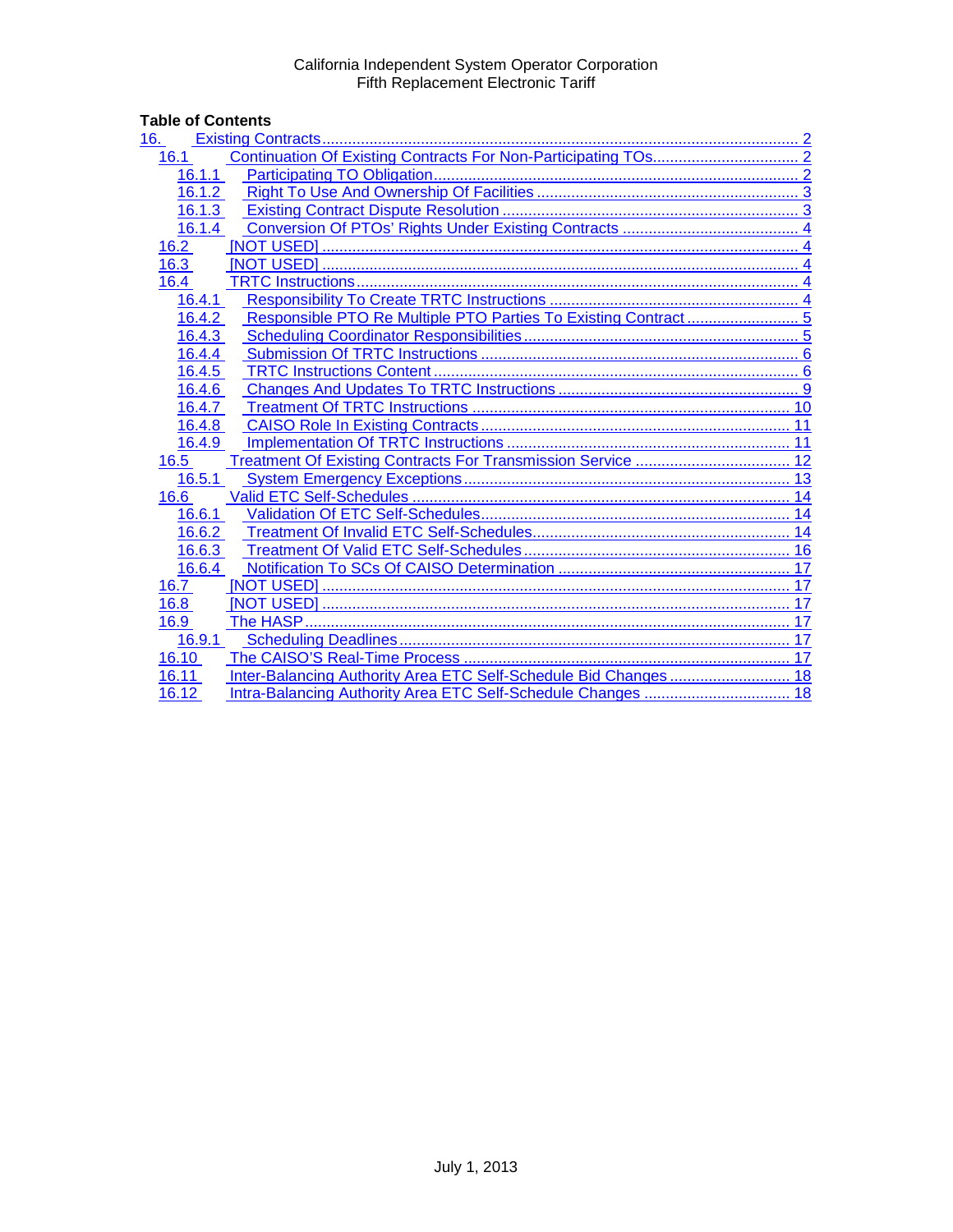# <span id="page-1-0"></span>**16. Existing Contracts**

# <span id="page-1-1"></span>**16.1 Continuation Of Existing Contracts For Non-Participating TOs**

The transmission service rights and obligations of Non-Participating TOs under Existing Contracts, including all terms, conditions and rates of the Existing Contracts, as they may change from time to time under the terms of the Existing Contracts, will continue to be honored by the parties to those contracts, for the duration of those contracts.

# <span id="page-1-2"></span>**16.1.1 Participating TO Obligation**

If a Participating TO is a party to an Existing Contract under which Existing Rights are provided, the Participating TO shall attempt to negotiate changes to the Existing Contract to align the contract's scheduling and operating provisions with the CAISO's scheduling and operational procedures, rules and protocols, to align operations under the contract with CAISO operations, and to minimize the contract parties' costs of administering the contract while preserving their financial rights and obligations.

In addition, the Participating TO shall attempt to negotiate changes to provisions in the Existing Contract to ensure that whenever transmission services under the Existing Contract are used to deliver power to a Market Participant that is subject to Access Charges under this CAISO Tariff, no duplicative charge for access to the CAISO Controlled Grid will be charged under the Existing Contract. For purposes of such negotiations, there shall be a presumption that any charges in an Existing Contract that were designed to recover the embedded cost of transmission facilities within the CAISO Controlled Grid will be fully recovered through the Access Charges established under Section 26.1.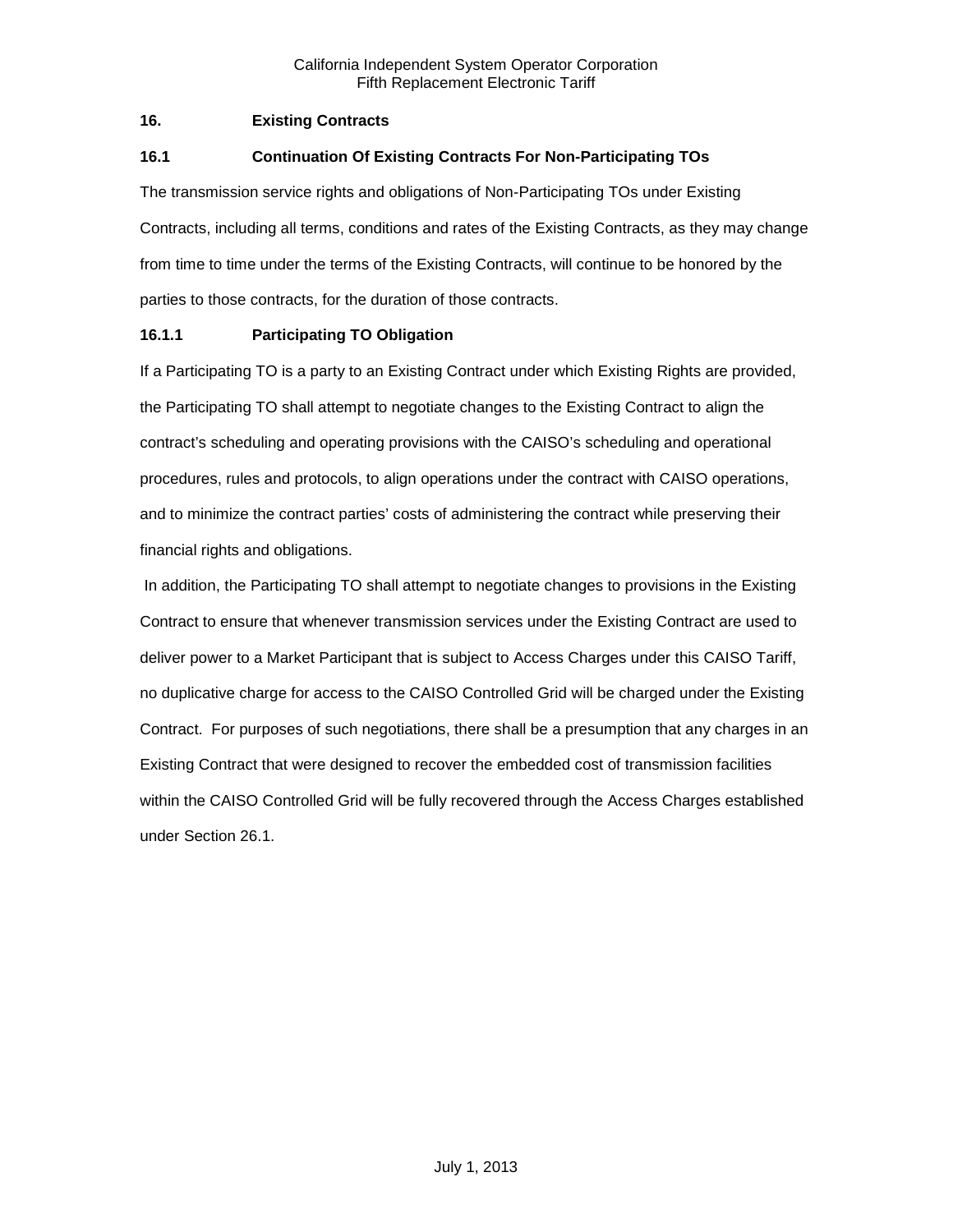# <span id="page-2-0"></span>**16.1.2 Right To Use And Ownership Of Facilities**

If a Non-Participating TO has an Existing Contract with a Participating TO under which the Non-Participating TO's transmission facilities, or a portion thereof, are subject to use by the Participating TO, the Non-Participating TO's rights to the use and ownership of its facilities shall remain unchanged, regardless of the Participating TO's act of turning over the Participating TO's Entitlement to use the Non-Participating TO's facilities to the extent possible to the Operational Control of the CAISO. The CAISO will accept valid ETC Self-Schedules from a Participating TO that is the Scheduling Coordinator for the holder of Existing Rights, or from holders of Existing Rights that are Scheduling Coordinators, or that are represented by a Scheduling Coordinator other than the Participating TO. ETC Self-Schedules submitted by Scheduling Coordinators to the CAISO, which include the use of Existing Rights, must be submitted in accordance with Section 16.1 and Section 30. The CAISO may refuse to accept ETC Self-Schedules submitted pursuant to Existing Contracts that do not meet the requirements of the principles, protocols and rules referred to in this Section 16.1.

# <span id="page-2-1"></span>**16.1.3 Existing Contract Dispute Resolution**

The CAISO will, if requested, advise parties to Existing Contracts regarding the operational aspects of any Existing Contract renegotiations that they undertake.

If the parties to an Existing Contract are unable to reach agreement on the changes needed to meet the requirements of this CAISO Tariff, any disputes related thereto shall be addressed using the dispute resolution provisions of the Existing Contract, including any remedies as are provided by law. The rights of the parties to seek changes or to challenge such changes, under the FPA or as otherwise provided by law, are preserved consistent with the terms of the Existing Contract. Unless and until the necessary changes to the Existing Contract are made, all terms and conditions of the Existing Contracts will continue to be honored by the parties to the Existing Contracts.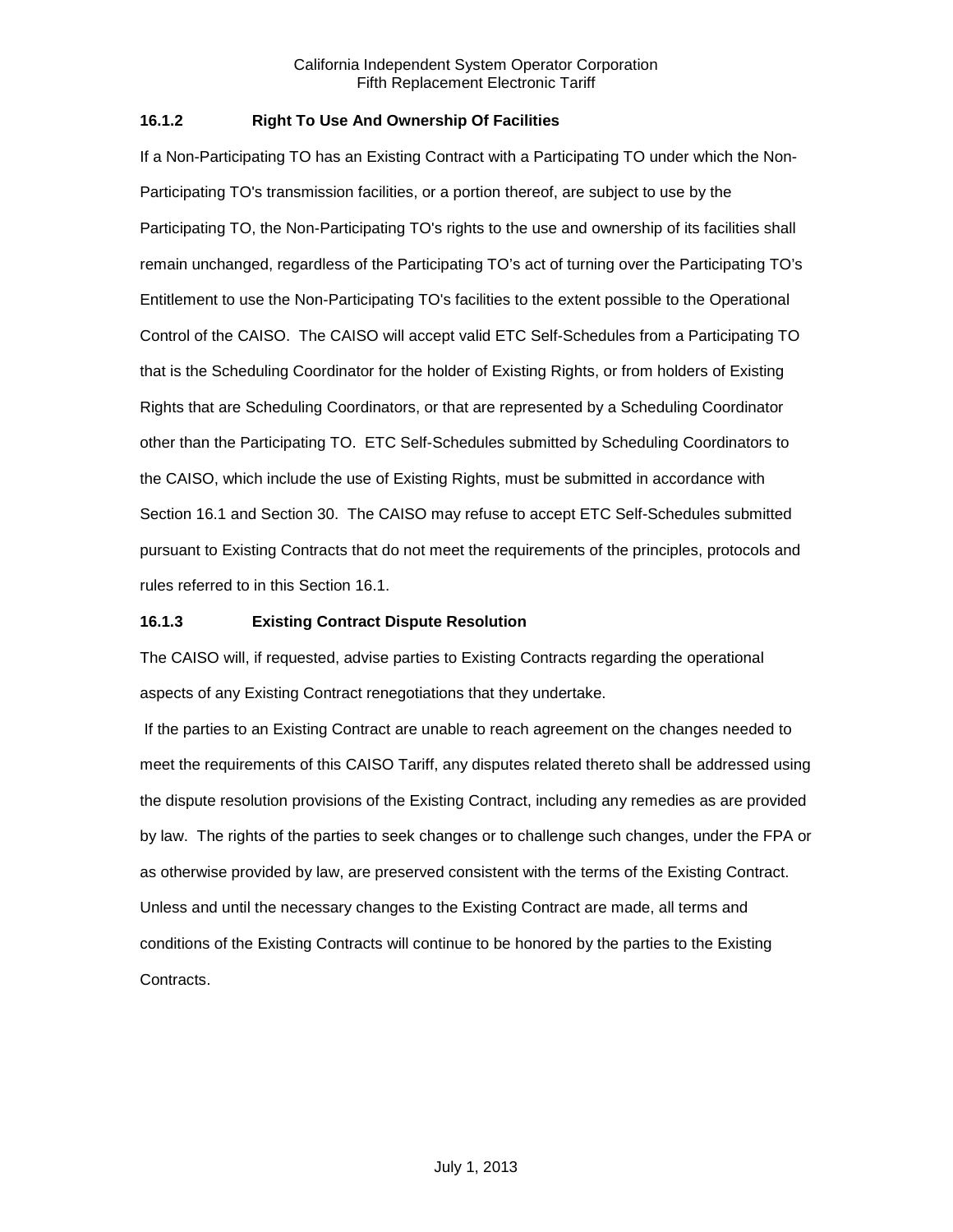# <span id="page-3-0"></span>**16.1.4 Conversion Of PTOs' Rights Under Existing Contracts**

Parties who are entitled to transmission service rights under Existing Contracts and who choose to become Participating TOs must, at the time of becoming a Participating TO convert those rights to Converted Rights in accordance with Section 4.3.1.6.

<span id="page-3-1"></span>

<span id="page-3-2"></span>**16.3 [NOT USED]**

# <span id="page-3-3"></span>**16.4 TRTC Instructions**

# <span id="page-3-4"></span>**16.4.1 Responsibility To Create TRTC Instructions**

Each Participating TO and Existing Rights holder will work with the CAISO to develop the Transmission Rights and Transmission Curtailment (TRTC) Instructions that allow Existing Contracts to be exercised in a way that: (i) maintains the existing scheduling and curtailment priorities under the Existing Contract; (ii) is minimally burdensome to the CAISO (i.e., creates the least impact on the CAISO's preferred operational policies and procedures); (iii) to the extent possible, imposes no additional financial burden on either the Participating TO or the holder of Existing Rights (beyond that in the Existing Contract); (iv) consistent with the terms of the Existing Contracts, makes as much transmission capacity not otherwise utilized by the holder of Existing Rights available as possible to the CAISO for allocation to Market Participants; (v) is minimally burdensome to the Participating TO and the Existing Rights holder from an operational point of view; and (vi) does not require the CAISO to interpret or underwrite the economics of the Existing Contract. The parties to Existing Contracts will attempt to jointly develop and agree on any TRTC Instructions that will be submitted to the CAISO. The parties to an Existing Contract shall also be responsible to submit to the CAISO any other necessary operating instructions based on their contract interpretations needed by the CAISO to enable the CAISO to perform its duties.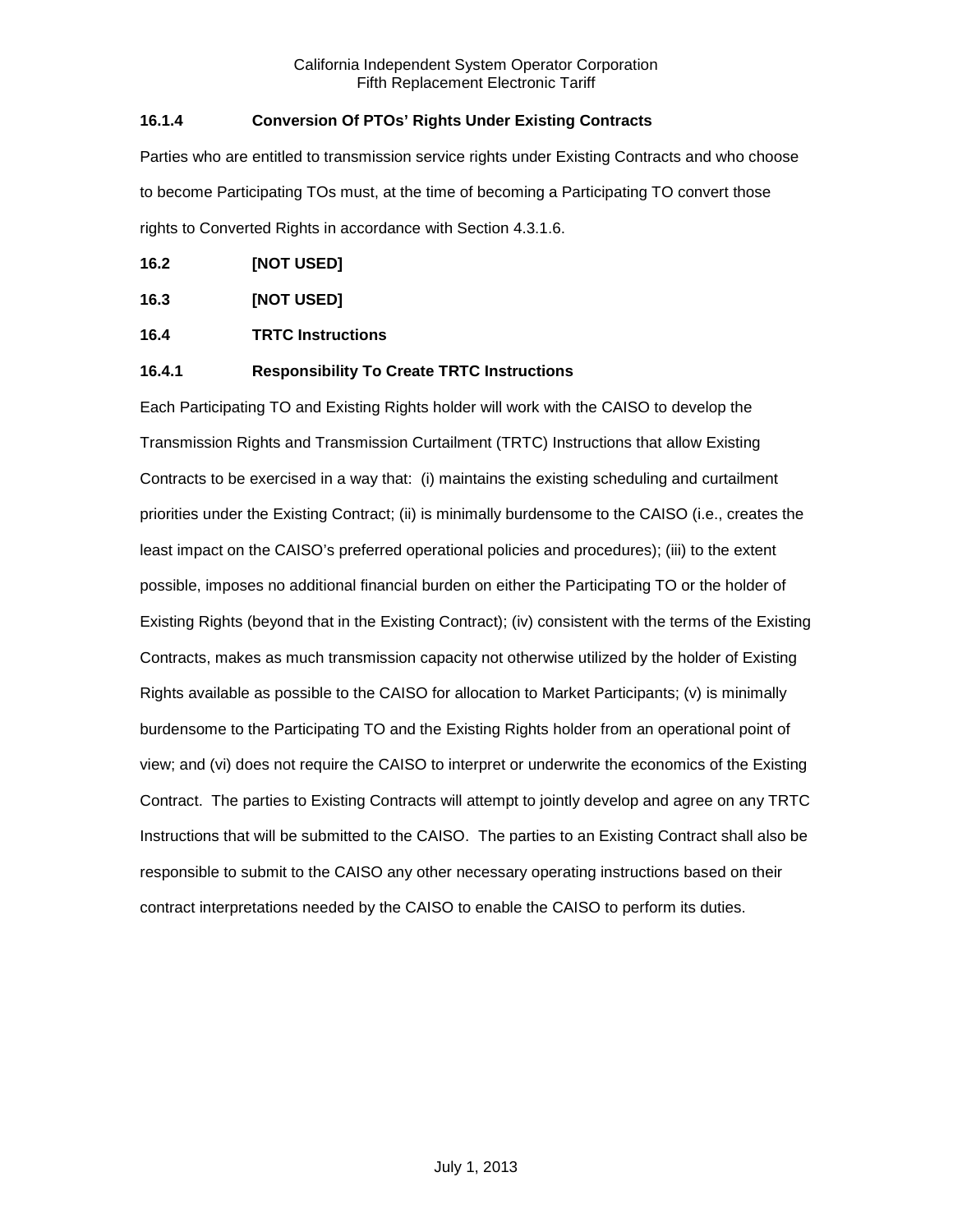# <span id="page-4-0"></span>**16.4.2 Responsible PTO Re Multiple PTO Parties To Existing Contract**

To the extent there is more than one Participating TO providing transmission service under an Existing Contract or there is a set of Existing Contracts which are interdependent from the point of view of submitting instructions to the CAISO involving more than one Participating TO, the relevant Participating TOs will designate a single Participating TO as the responsible PTO and will notify the CAISO accordingly. If no such responsible PTO is designated by the relevant Participating TOs or the CAISO is not notified of such designation, the CAISO shall designate one of them as the responsible PTO and notify the relevant Participating TOs accordingly. The responsible PTO designated pursuant to this section shall have the same responsibility as the Participating TO under this Section 16.4.

# <span id="page-4-1"></span>**16.4.3 Scheduling Coordinator Responsibilities**

The Scheduling Coordinator designated by the parties to an Existing Contract as the responsible entity for submitting ETC Self-Schedules for the relevant Existing Contract shall submit ETC Self-Schedules consistent with the terms and conditions specified in the TRTC Instructions.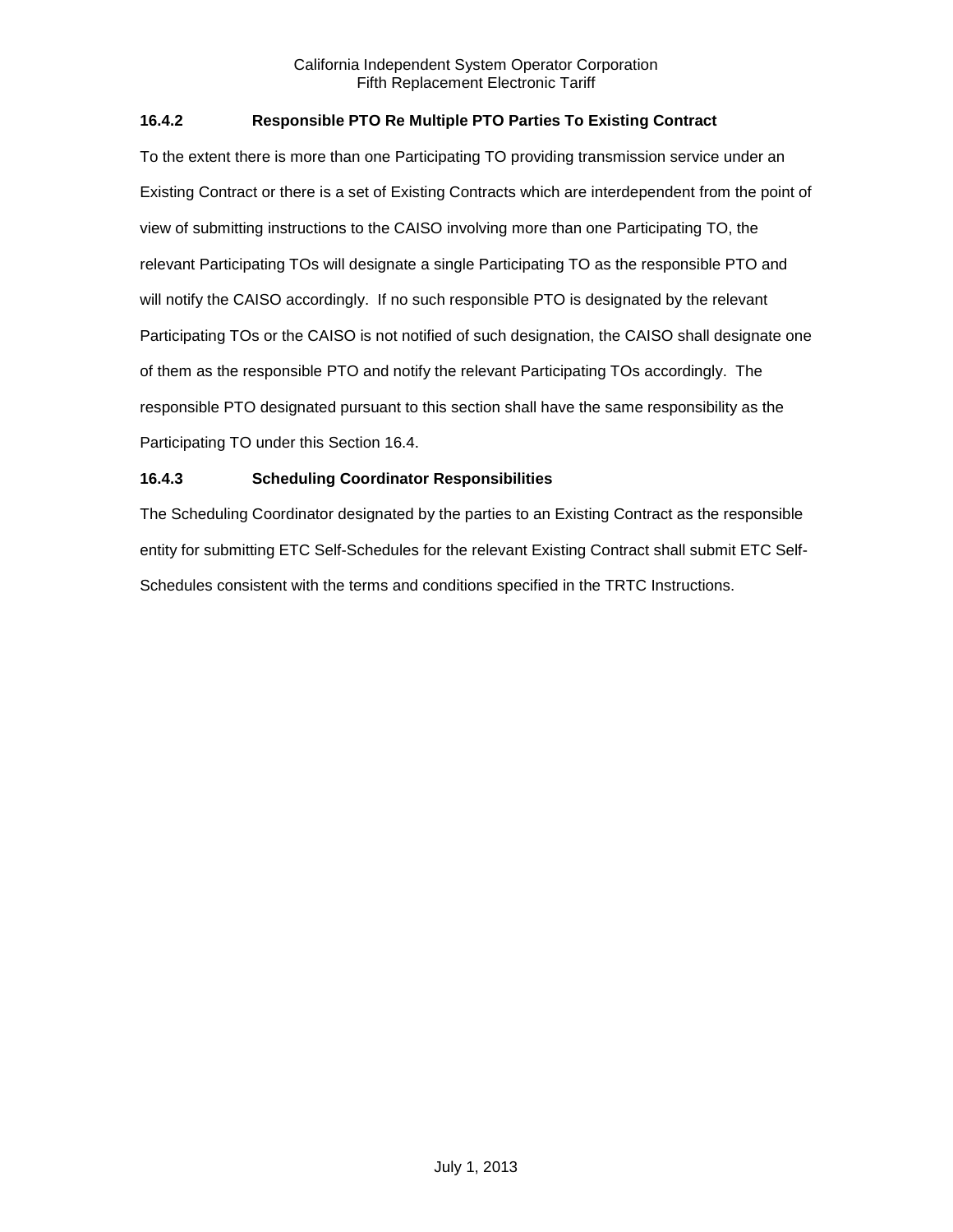# <span id="page-5-0"></span>**16.4.4 Submission Of TRTC Instructions**

For each Existing Contract, the Participating TO providing transmission service under the Existing Contract (or the Responsible PTO identified in Section 16.4.2) shall be obligated to submit the TRTC Instructions to the CAISO electronically on behalf of the holders of Existing Rights, unless the parties to the Existing Contract agree otherwise. The Participating TO shall notify the CAISO in writing the identity of the responsible party for submission of the TRTC Instructions as decided by the parties to the Existing Contract and the term of such agreement between the parties to the Existing Contract. The Participating TO shall undertake all obligations with respect to the submission of the TRTC Instructions to the CAISO and any subsequent obligations that follow with respect to the creation, management and updates to the TRTC Instructions. The CAISO is responsible for implementing only one set of TRTC Instructions for each Existing Contract and only those TRTC Instructions that have been received and accepted by the CAISO. The Participating TO shall submit the TRTC Instructions to the CAISO associated with Existing Contracts or sets of interdependent Existing Contracts thirty (30) days prior to the date on which the scheduling or curtailment of the use of the Existing Rights is to change or commence.

# <span id="page-5-1"></span>**16.4.5 TRTC Instructions Content**

TRTC Instructions will include the following information at a minimum and such other information as the CAISO may reasonably require the Participating TO to provide to enable the CAISO to carry out its functions under the CAISO Tariff, Operating Procedures and Business Practice Manuals:

- (1) A unique Contract Reference Number for each source and sink combination applicable to the Existing Contract (i.e., the CRN that will be assigned by the CAISO and communicated to the Participating TO that references a single Existing Contract or a set of interdependent Existing Contracts for each source and sink combination);
- (2) Whether the instruction can be exercised independent of the CAISO's day-to-day involvement ("Yes/No");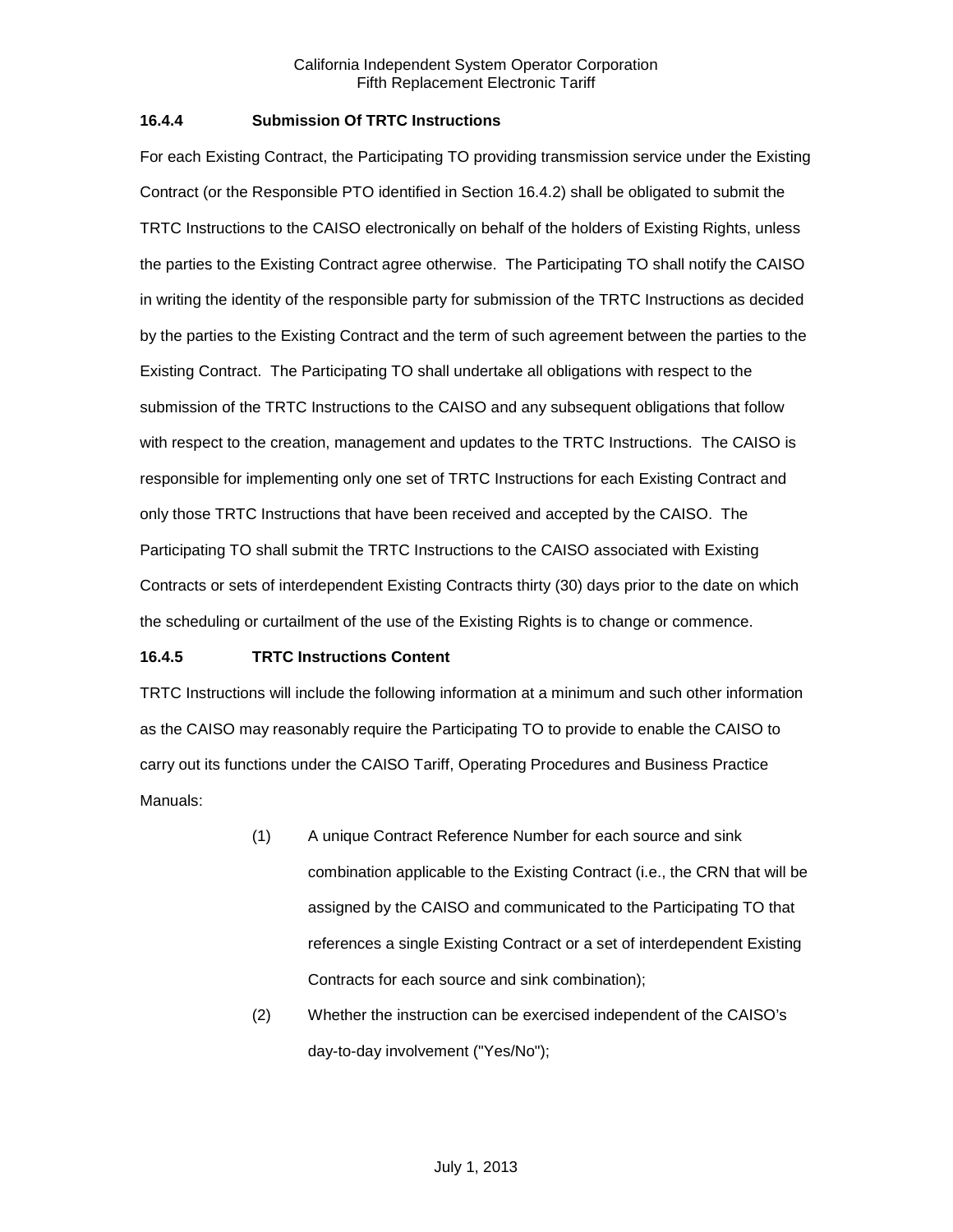- (3) Name of an operational single point of contact for instructions and a 24 hour a day telephone number for the Participating TO contact for Existing Contract issues or the agreed upon party;
- (4) Name(s) and number(s) of Existing Contract(s) that are represented by the unique CRN;
- (5) The following information as stored in the Master File: (a) the applicable Point(s) of Receipt and Point(s) of Delivery); (b) for each Point of Receipt, the resource names for the physical resources as the eligible sources (eligible physical sources include Generating Units and System Resources), and for each Point of Delivery, the resource names for the physical resources as the eligible sinks (eligible physical sinks include Load PNodes, Custom Load Aggregation Points and System Resources); (c) for each physical source or sink, the maximum Existing Rights capacity (MW) that can be scheduled as an Existing Right under the Existing Contract; and (d) for each physical source and sink, the Scheduling Coordinator(s) and their Business Associate Identification (BAID) that is(are) eligible to submit ETC Self-Schedules utilizing these sources and sinks;
- (6) Names of the party(ies) to the Existing Contract(s);
- (7) The Scheduling Coordinator BAID that is entitled to the Settlement of reversal of Congestion Charges;
- (8) Type(s) of service rights by the holder of the Existing Rights, by type of service (firm, conditional firm, or non-firm), with priorities for firm and conditional firm transmission services and maximum amounts of service rights in MW;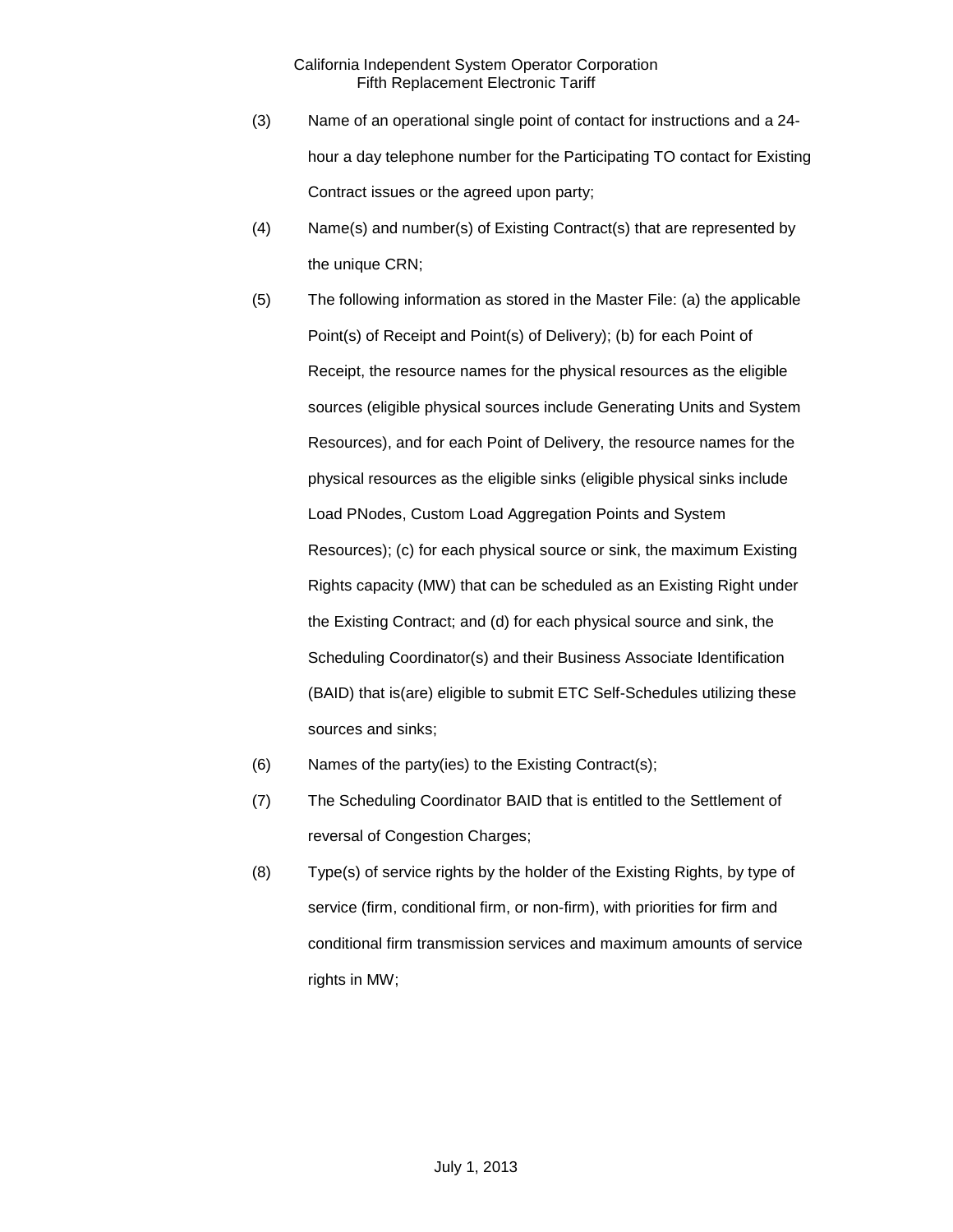(9) Instructions for the allowable timeframes at which the ETC Self-Schedules and ETC Self-Schedule changes may be submitted to the CAISO, which include whether the Scheduling Coordinator may submit ETC Self-Schedules or ETC Self-Schedule changes: (a) into the DAM; (b) into the HASP and the RTM; (c) after the close of submitting Bids into the HASP and the RTM, but before twenty (20) minutes before the applicable Trading Hour of the Trading Day; and (d) at or after twenty (20) minutes before the applicable Trading Hour of the Trading Day; in addition, the TRTC Instructions may also include any additional comments and restrictions on the submission time of ETC Self-Schedules and ETC Self-Schedule changes;

- (10) Term or service period(s) of the Existing Contract(s);
- (11) Any special procedures that would require the CAISO to implement curtailments in any manner different from pro rata reduction of the transfer capability of the transmission line; any such TRTC Instructions submitted to the CAISO must be clear, unambiguous, and not require the CAISO to make any judgments or interpretations as to the meaning intent, results, or purpose of the curtailment procedures or the Existing Contract and the section of the Existing Contract that provides this right for reference, otherwise, they will not be accepted by the CAISO;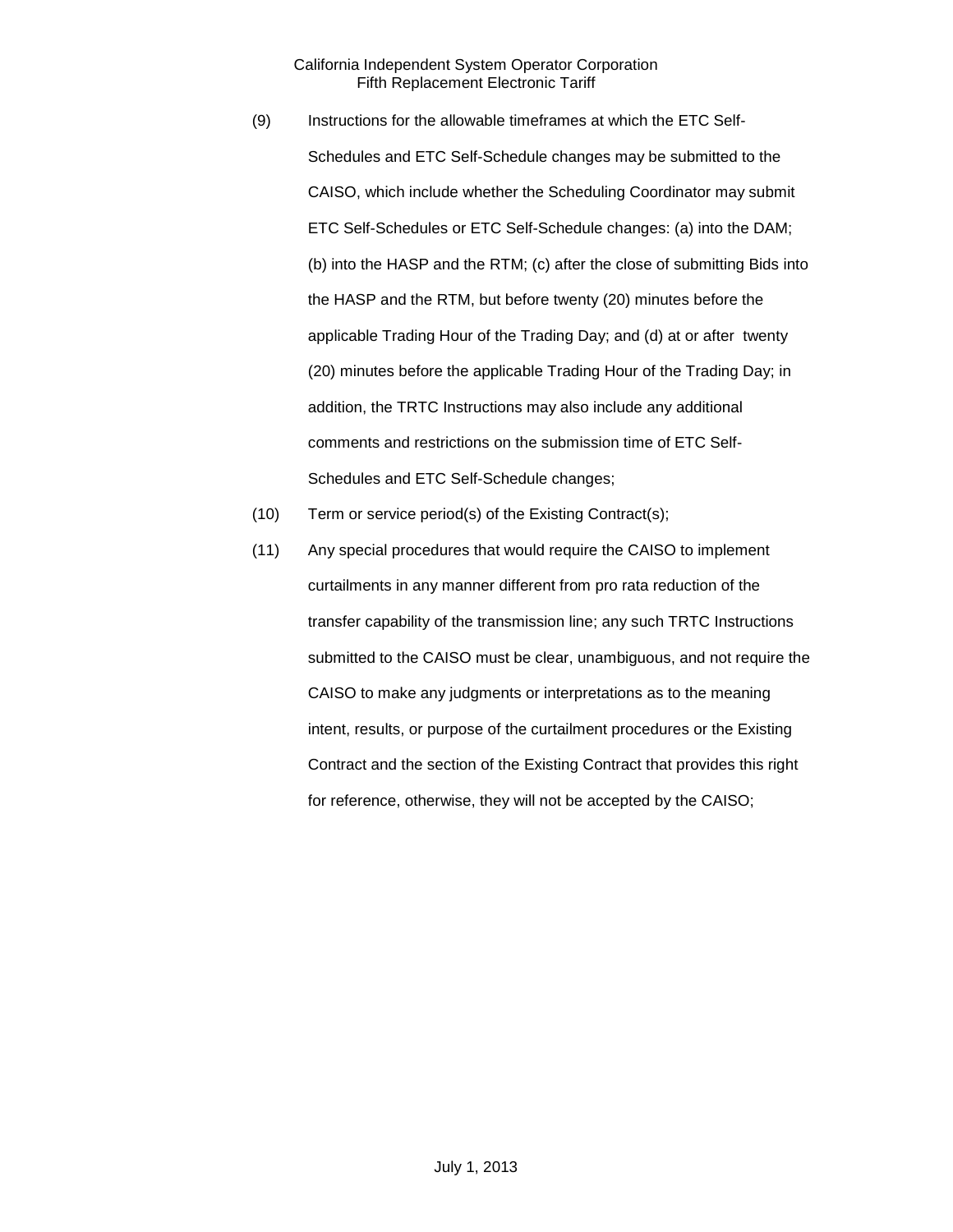- (12) The forecasted usage patterns for each Existing Contract for the upcoming annual period of the annual CRR release processes as well as for the upcoming monthly period of the monthly CRR release processes, which will consist of hourly MWh data over the whole year for those resources that will use the Existing Contract; this information will be considered by the CAISO in managing its accounting for usage of Existing Rights in the release of CRRs; this information shall not be used by the CAISO to validate ETC Self-Schedules when submitted by Scheduling Coordinators and therefore shall not affect the Existing Rights holder's ability to utilize its rights under the Existing Contract;
- (13) Whether or not the Existing Contract provides for the right to self-provide Ancillary Services; and
- (14) Specification of any contract requirements in the ETC that warrants special consideration in the implementation of the physical rights under the ETC.

#### <span id="page-8-0"></span>**16.4.6 Changes And Updates To TRTC Instructions**

Updates or changes to the TRTC Instructions must be submitted to the CAISO through a revised set of TRTC Instructions by the Participating TO, on an as needed or as required basis determined by the parties to the Existing Contracts. The CAISO will implement the updated or changed TRTC Instructions as soon as practicable but no later than seven (7) days after receiving clear and unambiguous details of the updated or changed instructions under normal conditions. If the CAISO finds the TRTC Instructions to be inconsistent with the CAISO Tariff, the CAISO will notify the Participating TO within forty-eight (48) hours after receipt of the updated or changed TRTC Instructions indicating the nature of the problem and allowing the Participating TO to resubmit the TRTC Instructions as if they were new, updated or changed TRTC Instructions. If the CAISO finds the updated or changed TRTC Instructions to be acceptable, the CAISO will time-stamp the updated TRTC Instructions as received, confirm such receipt to the Participating TO, and indicate the time at which the updated TRTC Instructions take effect if prior to the seven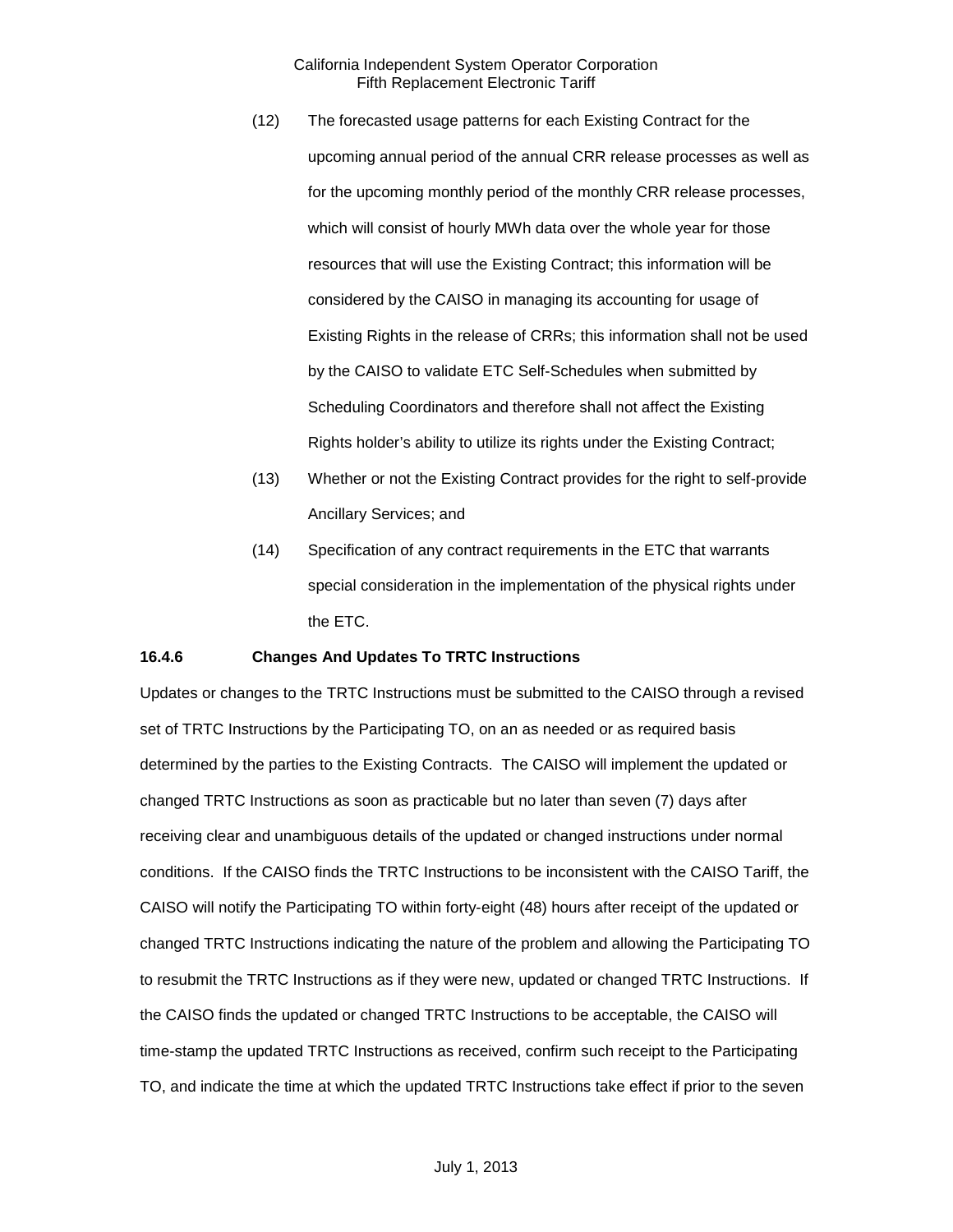(7) day deadline referred to above. In the event of a System Emergency, the CAISO will implement such submitted changes to the TRTC Instructions as soon as practical.

# <span id="page-9-0"></span>**16.4.7 Treatment Of TRTC Instructions**

# **16.4.7.1 TRTC Instructions Can Be Exercised Independently**

To the extent that the TRTC Instructions can be exercised independently of the CAISO by the parties to the Existing Contract and the results forwarded to the CAISO, the TRTC Instructions shall be exercised by the Participating TOs, and the outcomes shall be forwarded to the CAISO. The determination of whether the TRTC Instructions can be "exercised independently of the CAISO by the parties to the Existing Contract" shall be made using the same procedures described in Section 16.4.8.

# **16.4.7.2 TRTC Instructions Cannot Be Exercised Independently**

To the extent that the TRTC Instructions cannot be exercised independently of the CAISO and the results forwarded to the CAISO (because, for example, they require iteration with the CAISO's Bid submission and scheduling process, would unduly interfere with the CAISO's management of the Real-Time Market, including curtailments, or would unduly interfere with the ability of the holder of rights to exercise its rights), the TRTC Instructions will be provided to the CAISO for day-to-day implementation. The TRTC Instructions will be provided by the Participating TO to the CAISO for implementation unless the parties to the Existing Contracts otherwise agree that the holder of the Existing Rights will do so. For these TRTC Instructions, the Scheduling Coordinators representing the holders of Existing Rights will submit their Bids to the CAISO for implementation in accordance with the TRTC Instructions. In this case, the CAISO shall act as the scheduling agent for the Participating TO with regard to Existing Rights.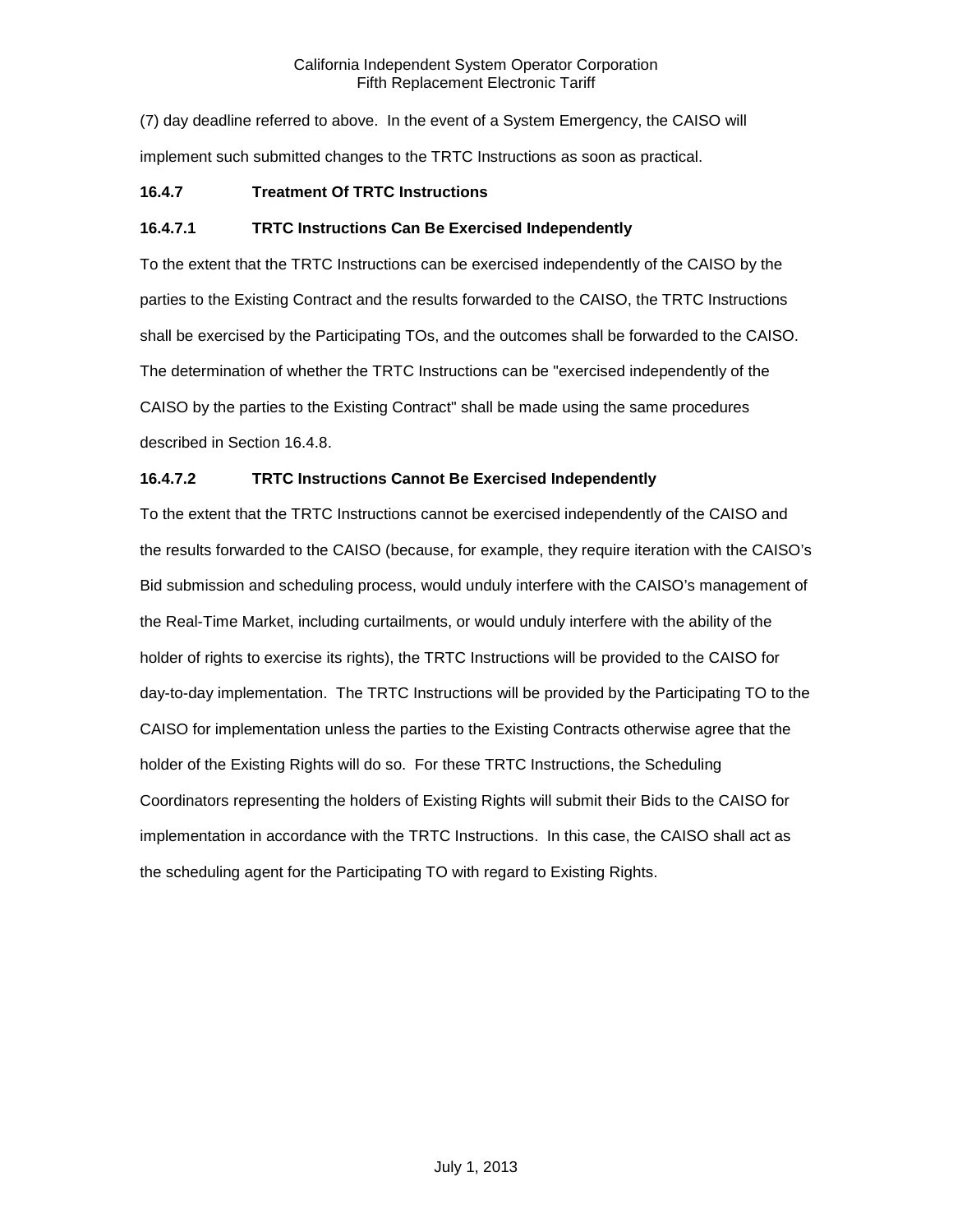## <span id="page-10-0"></span>**16.4.8 CAISO Role In Existing Contracts**

The CAISO will have no role in interpreting Existing Contracts. The parties to an Existing Contract will, in the first instance, attempt jointly to agree on any TRTC Instructions that will be submitted to the CAISO. In the event that the parties to the Existing Contract cannot agree upon the TRTC Instructions submitted by the parties to the Existing Contract, the dispute resolution provisions of the Existing Contract, if applicable, shall be used to resolve the dispute; provided that, until the dispute is resolved, and unless the Existing Contract specifies otherwise, the CAISO shall implement the Participating TO's TRTC Instructions. If both parties to an Existing Contract are Participating TOs and the parties cannot agree to the TRTC Instructions submitted by the parties, until the dispute is resolved, and unless the Existing Contract specifies otherwise, the CAISO shall implement the TRTC Instructions of the first Participating TO for which the Existing Contract is an Encumbrance. The CAISO shall not be responsible for resolution of any disputes that arise over the accuracy of the TRTC Instructions consistent with its obligations in Section 16.4.5.

# <span id="page-10-1"></span>**16.4.9 Implementation Of TRTC Instructions**

The CAISO shall determine, based on the information provided by the Participating TOs under TRTC Instructions, the transmission capacities that (i) must be reserved for firm Existing Rights at Scheduling Points, (ii) may be allocated for use as CAISO transmission service (i.e., new firm uses), (iii) must be reserved by the CAISO for conditional firm Existing Rights, and (iv) remain for any non-firm Existing Rights for which a Participating TO has no discretion over whether or not to provide such non-firm service.

The CAISO shall coordinate the scheduling of Existing Rights with the scheduling of CAISO transmission service, using the CAISO's Bid submission rules. In doing so, the CAISO shall create an automated day-to-day verification process based on parameters provided by the Participating TO for the Existing Contract to serve as the basis for ETC Self-Schedule validation. The Participating TO will be responsible for: (1) the accuracy of the data files against which the CAISO will validate the ETC Self-Schedule; and (2) providing the data file to the holder of Existing Rights as well as the CAISO.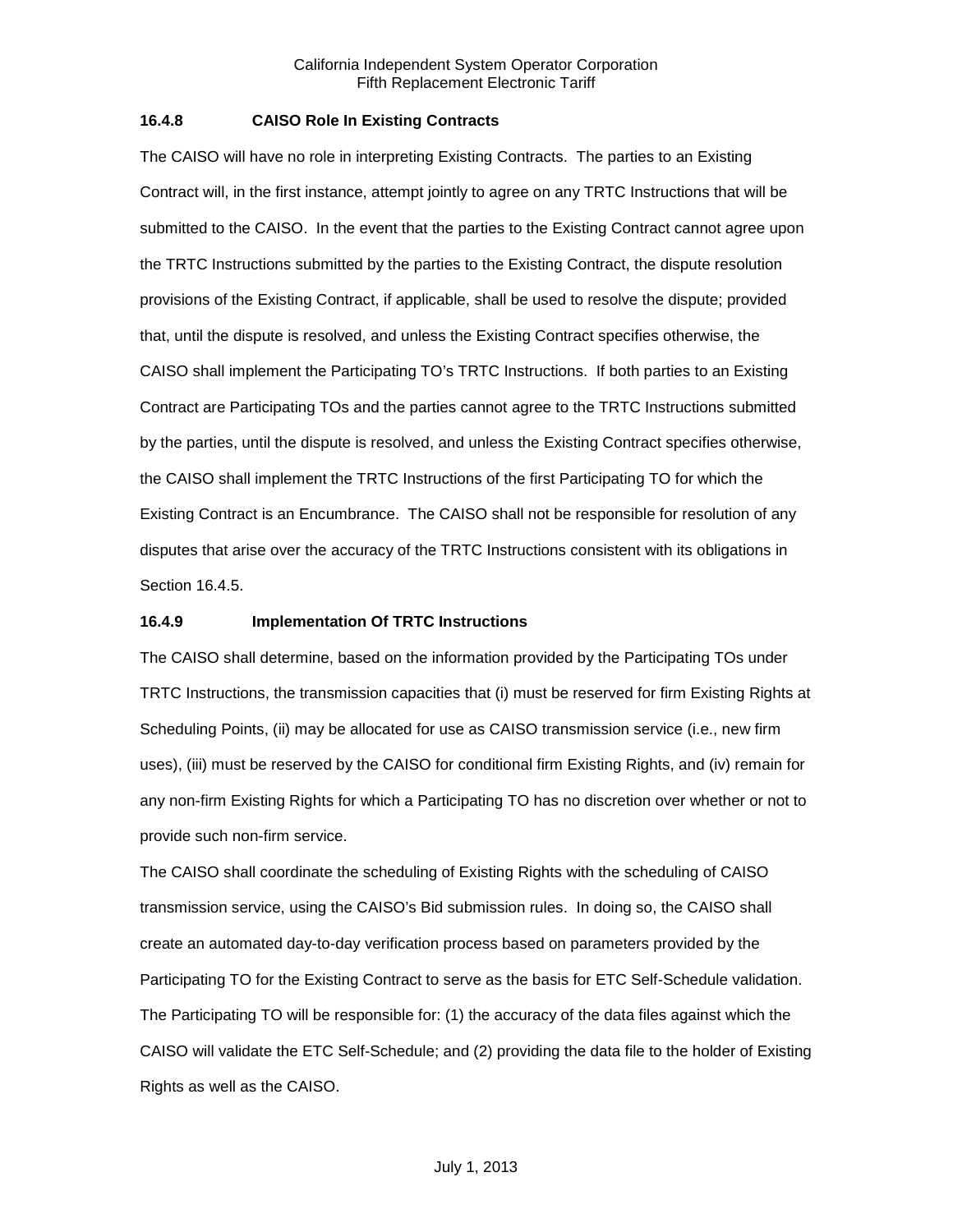The CAISO shall recognize that the obligations, terms or conditions of Existing Contracts may not be changed without the voluntary consent of all parties to the contract (unless such contract may be changed pursuant to any applicable dispute resolution provisions in the contract or pursuant to Section 205 or Section 206 of the FPA and the FERC's Rules and Regulations or as otherwise provided by law).

The parties to Existing Contracts shall remain liable for their performance under the Existing Contracts. The CAISO shall be liable in accordance with the provisions of this CAISO Tariff for any damage or injury caused by its non-compliance with the TRTC Instructions submitted to it pursuant to this Section 16.4.

Unless specified otherwise, in the event that the dispute resolution mechanisms prescribed in an Existing Contract, including all recourses legally available under the contract, cannot, in the first instance, result in a resolution of such a dispute, the CAISO ADR Procedures will be used to resolve any disputes between the CAISO and the Participating TO regarding any aspects of the implementation of this Section 16.4, including the reasonableness of a Participating TO's TRTC Instructions or any other decision rules which the Participating TO may submit to the CAISO as part of the TRTC Instructions. The holders of Existing Rights under the Existing Contract shall have standing to participate in the CAISO ADR Procedures.

#### <span id="page-11-0"></span>**16.5 Treatment Of Existing Contracts For Transmission Service**

The CAISO will accommodate Existing Rights, so that the holders of Existing Rights will receive the same priorities (in scheduling, curtailment, assignment and other aspects of transmission system usage) to which they are entitled under their Existing Contracts.

In addition, scheduling deadlines and operational procedures associated with Existing Rights will be honored by the CAISO, provided such information is explicitly included in the TRTC Instructions. The CAISO will accommodate and honor Existing Rights as follows:

> (1) For Existing Rights that permit Interchange Schedule changes over Scheduling Points with other Balancing Authority Areas, the CAISO will reserve transmission capacity equal to the Existing Rights transmission capacity and make a corresponding adjustment in its determination of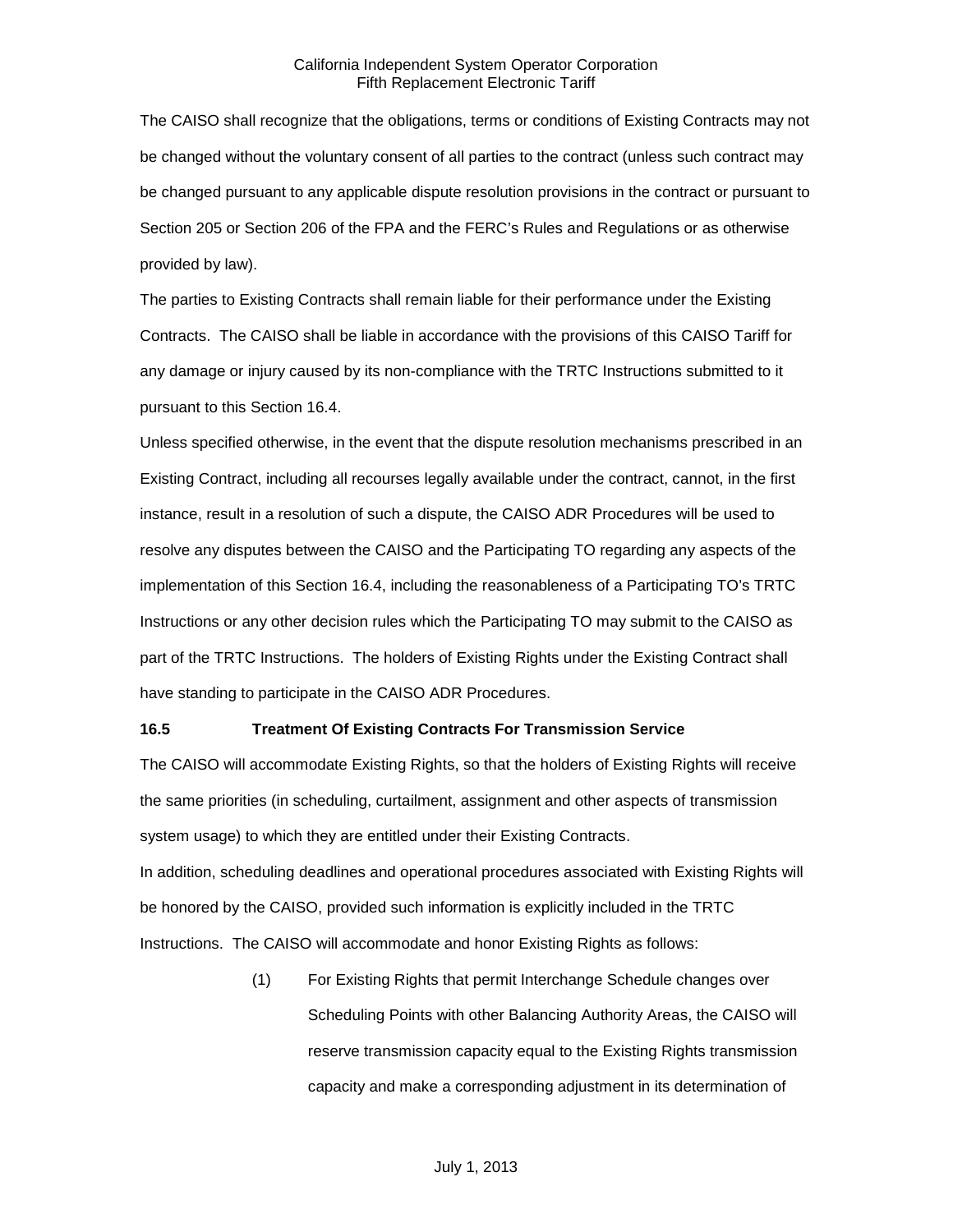- ATC. For Existing Rights that permit Interchange Schedule changes after the Market Close of the Day-Ahead Market, the CAISO will reserve transmission capacity equal to the unscheduled ETC amount of transmission capacity for that Scheduling Point.
- (2) For Existing Rights within the CAISO Balancing Authority Area, the CAISO will not set-aside capacity associated with the Existing Rights transmission capacity.
- (3) In the HASP, the CAISO will give valid ETC Self-Schedules priority over other non-ETC Day-Ahead Schedules and HASP Bids. In the event of a reduction in capacity on the transmission path associated with the Existing Right, the CAISO will honor the Existing Rights priority in accordance with this Section 16.
- (4) When the Existing Contract permits, the CAISO will allow the holder of Existing Rights to make changes to the scheduled amounts of Supply after the submission of HASP ETC Self-Schedules in accordance with the TRTC Instructions established for such changes. The CAISO will, as necessary, redispatch non-ETC resources to accommodate valid ETC Self-Schedule changes in Real-Time.
- (5) All contractual provisions that have been communicated to the CAISO in writing in accordance with this Section 16 by the parties to the Existing Contracts, shall be honored by the CAISO and the parties to the Existing Contracts and shall be implemented by the CAISO in accordance with the terms and conditions of the relevant Existing Contracts so notified.

#### <span id="page-12-0"></span>**16.5.1 System Emergency Exceptions**

As set forth in Section 4.2.1, all Market Participants, including Scheduling Coordinators, Utility Distribution Companies, Participating TOs, Participating Generators (which includes Pseudo-Ties of Generating Units to the CAISO Balancing Authority Area), Participating Loads, Demand Response Providers, Balancing Authorities (to the extent the agreement between the Balancing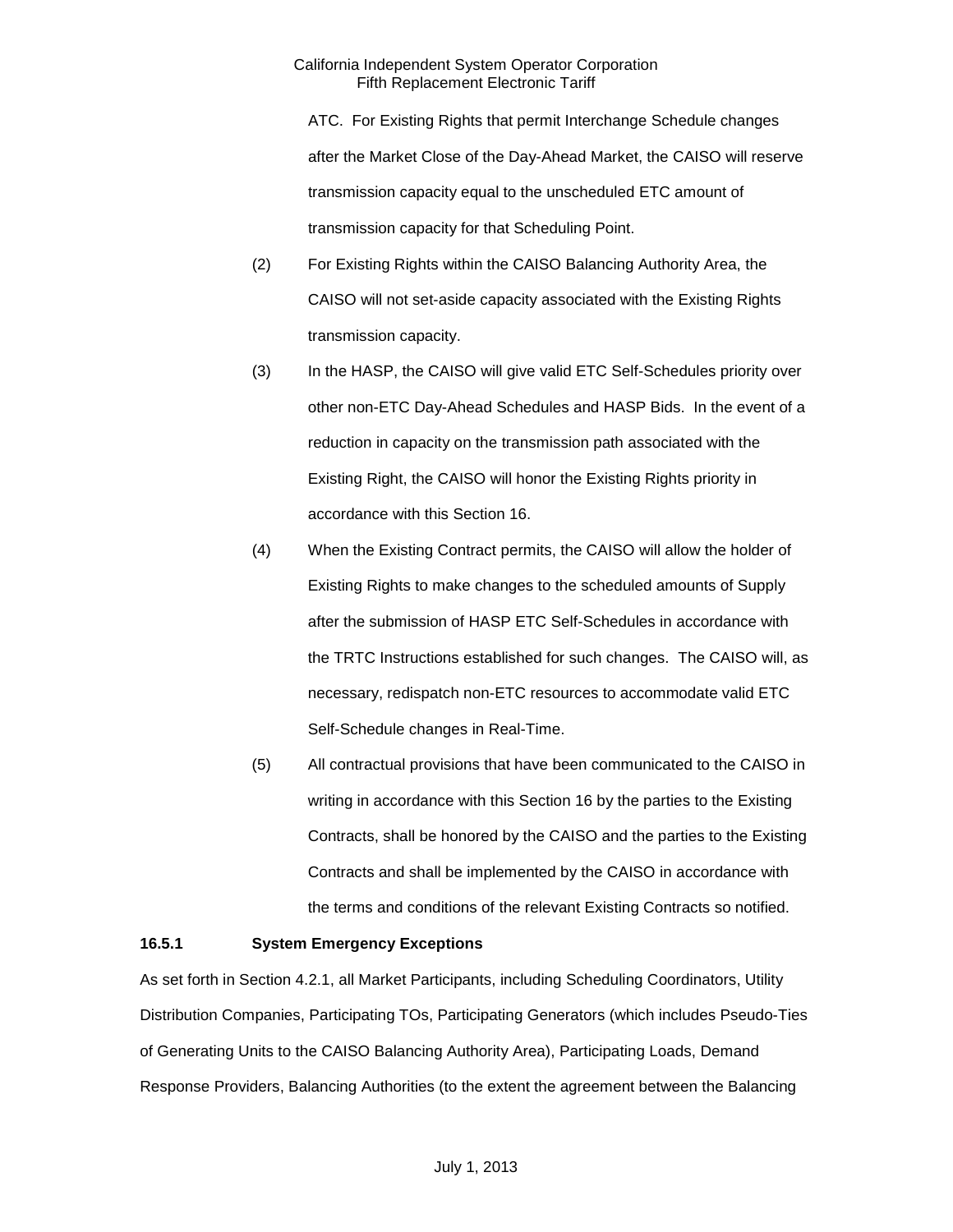Authority and the CAISO so provides), and MSS Operators within the CAISO Balancing Authority Area and all System Resources must comply fully and promptly with CAISO Dispatch Instructions and operating orders, unless such operation would impair public health or safety. The CAISO will honor the terms of Existing Contracts, provided that in a System Emergency and circumstances in which the CAISO considers that a System Emergency is imminent or threatened, holders of Existing Rights must follow CAISO operating orders even if those operating orders directly conflict with the terms of Existing Contracts, unless such operating orders are inconsistent with the terms of an agreement between the CAISO and a Balancing Authority. In the event of a conflict between the CAISO Tariff and an agreement between the CAISO and a Balancing Authority, the agreement will govern. For this purpose CAISO operating orders to shed Load shall not be considered as an impairment to public health or safety. This section does not prohibit a Scheduling Coordinator from modifying its Bid or re-purchasing Energy in the HASP or Real-Time Market.

#### <span id="page-13-0"></span>**16.6 Valid ETC Self-Schedules**

The CAISO will accept a valid ETC Self-Schedule from a Scheduling Coordinator. That Scheduling Coordinator shall be either the holder of Existing Rights or its designee, the Participating TO, (in the case that no Scheduling Coordinator has been so identified by the parties to the Existing Contract, the Participating TO shall be the Scheduling Coordinator for the holder of the Existing Contract). ETC Self-Schedules submitted by Scheduling Coordinators to the CAISO, which use Existing Rights, must be submitted in accordance with this CAISO Tariff.

# <span id="page-13-1"></span>**16.6.1 Validation Of ETC Self-Schedules**

An ETC Self-Schedule is a valid ETC Self-Schedule when the CAISO has determined that the ETC Self-Schedule, submitted to the CAISO pursuant to the requirements for Bids in Sections 30, properly reflects Existing Rights consistent with the TRTC Instructions, is labeled with a unique Existing Contract identifier, and includes balanced sources and sinks, within the ETC's capacity limits.

# <span id="page-13-2"></span>**16.6.2 Treatment Of Invalid ETC Self-Schedules**

**16.6.2.1 Inconsistent with the TRTC Instructions**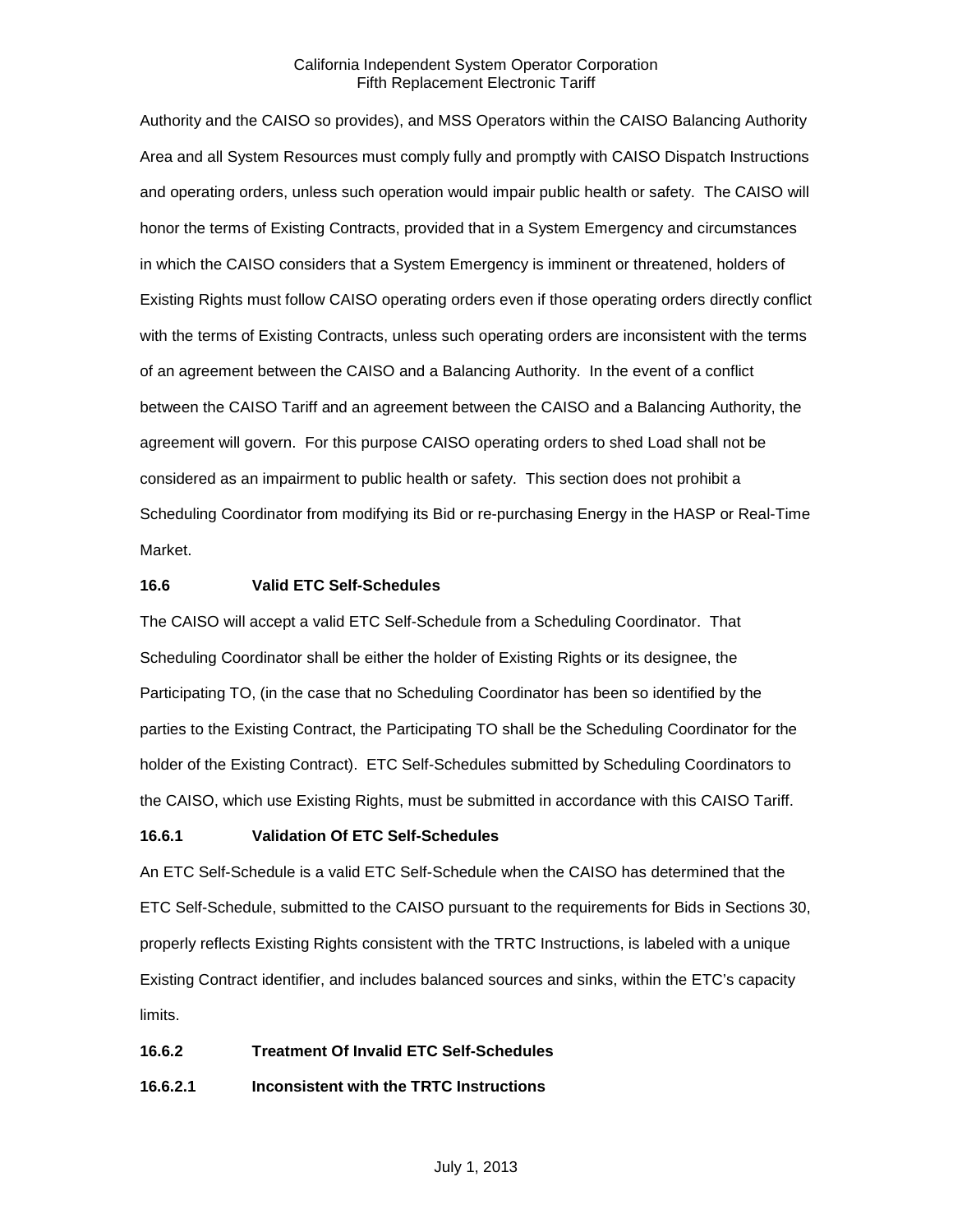Except for the reasons listed below in 16.6.2, if the CAISO finds that the ETC Self-Schedule is not consistent with the TRTC Instructions, the CAISO shall find that the ETC Self-Schedule is not valid. If the CAISO finds the ETC Self-Schedule to be invalid, the CAISO shall notify the Scheduling Coordinator and convert the ETC Self-Schedule to an ordinary Self-Schedule and treat the ETC Self-Schedule as an ordinary Self-Schedule as such for terms of scheduling priority and Settlements. Where multiple ETC, TOR or Converted Rights Self-Schedules are submitted in an ETC, TOR or Converted Rights chain, in order for all ETC, TOR, or Converted Rights Self-Schedules in the chain to continue to remain valid, all individual ETC, TOR, or Converted Rights Self-Schedules links in the chain must remain individually valid, including the simultaneous but separate use of an individual ETC, TOR or Converted Rights Self-Schedule, in order for the chain to remain valid.

#### **16.6.2.2 Unbalanced ETC Self-Schedules**

If the ETC Self-Schedule is not balanced, the ETC Self-Schedule will not be a valid ETC Self-Schedule and the CAISO will: (i) remove any scheduling priority for the entire ETC Self-Schedule; (ii) apply the ETC Settlement treatment pursuant to Sections 11.2.1.5 and 11.5.7.1 to the valid balanced portions only; and (iii) assess any charges, and make any payments, consistent with the treatment of ordinary Self-Schedules for the unbalanced portions.

# **16.6.2.3 Exceeds Capacity Limits in Existing Contracts as Reflected in TRTC Instructions**

If the ETC Self-Schedule exceeds the capacity limits in Existing Contracts as reflected in TRTC Instructions, the ETC Self-Schedule will not be a valid ETC-Self-Schedule and the CAISO will: (i) remove any scheduling priority for the entire ETC Self-Schedule; (ii) apply the ETC Settlement treatment pursuant to Sections 11.2.1.5 and 11.5.7.1 to the valid balanced portions within the capacity limits of the Existing Contract as reflected in the TRTC Instructions; and (iii) assess any charges, and make any payments, consistent with the treatment of ordinary Self-Schedules for the portions in excess of the capacity limits of the Existing Contract as reflected in the TRTC Instructions.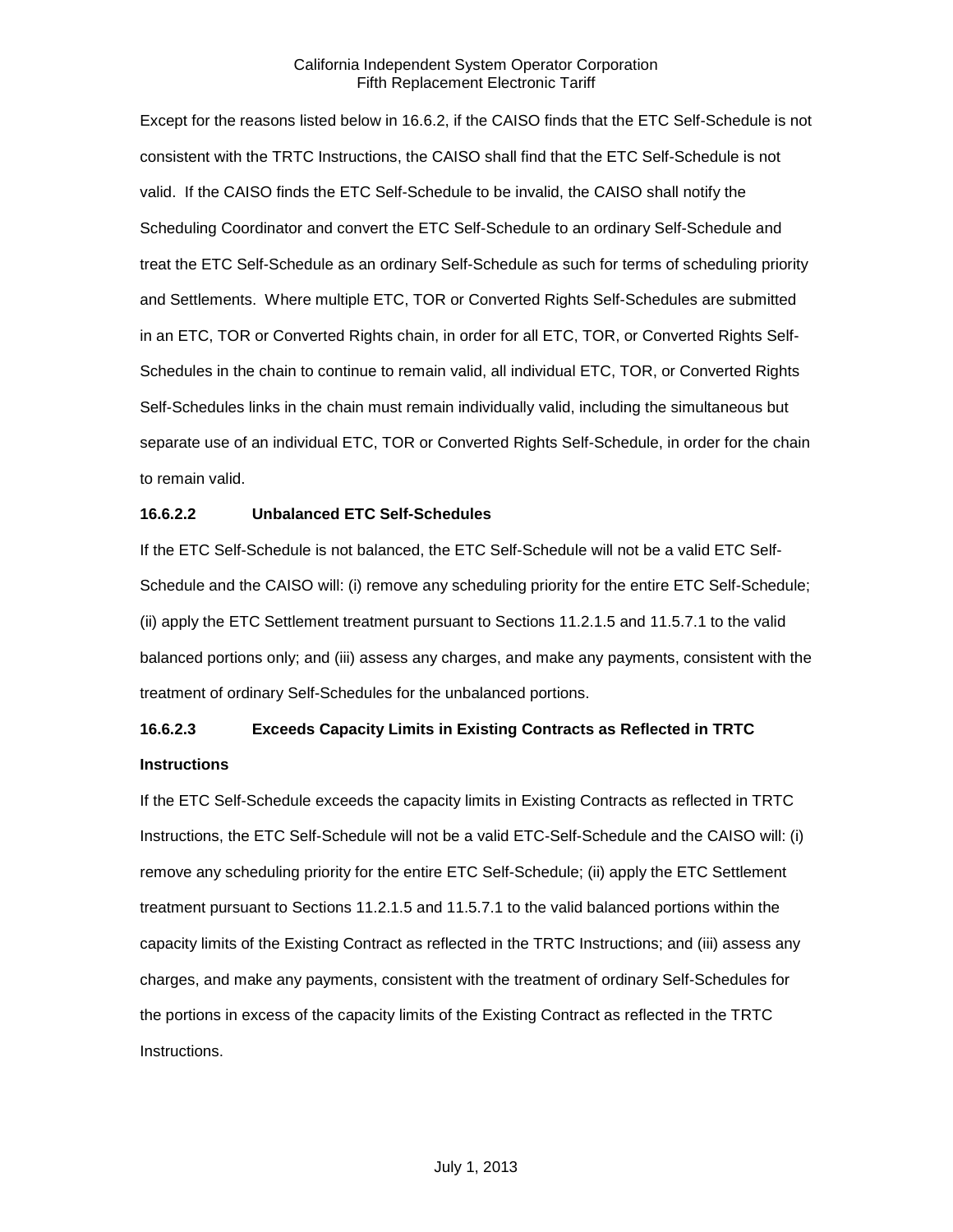# <span id="page-15-0"></span>**16.6.3 Treatment Of Valid ETC Self-Schedules**

The resulting valid ETC Self-Schedules shall have the following Settlement treatment:

- (1) The CAISO will apply the ETC Settlement treatment in Sections 11.2.1.5 and 11.5.7.1.
- (2) The CAISO shall base the Marginal Cost of Losses on LMP differentials at the Existing Contract source(s) and sink(s) identified in the valid ETC Self-Schedule.
- (3) The holders of Existing Rights will not be entitled to an allocation of revenues from the CAISO, including Access Charge revenue related to those Existing Rights.
- (4) Parties with Existing Rights shall continue to pay for Transmission Losses or Ancillary Services requirements in accordance with such Existing Contracts as they may be modified or changed in accordance with the terms of the Existing Contract. The Participating TOs shall continue to provide Transmission Losses and any other Ancillary Services to the holder of the rights under an Existing Contract as may be required by the Existing Contract. The CAISO will charge Scheduling Coordinators submitting the ETC Self-Schedule for Transmission Losses and Ancillary Services in accordance with the CAISO Tariff and any shortfall or surplus between the CAISO charges and the Existing Rights shall be settled bilaterally between the Existing Contract parties or through the relevant TO Tariff. To enable holders of Existing Rights to determine whether the CAISO's calculations result in any associated shortfall or surplus and to enable the parties to the Existing Contracts to settle the differences bilaterally or through the relevant TO Tariff, the CAISO shall calculate and provide the Scheduling Coordinator's Settlements the amounts paid for the MCL for the amounts of MWh submitted with a valid ETC Self-Schedule. Each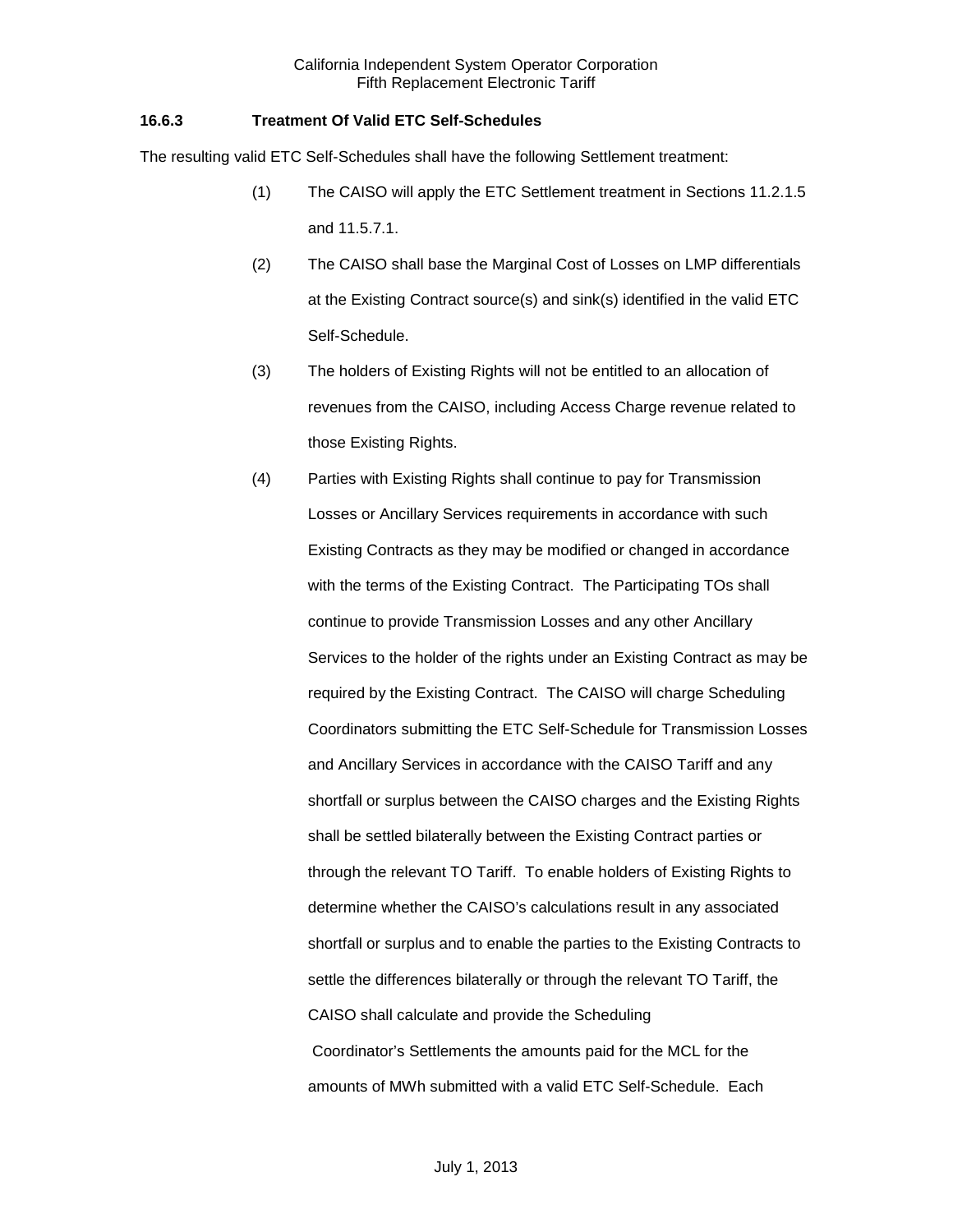Participating TO will be responsible for recovering any deficits or crediting any surpluses associated with differences in Transmission Losses and Transmission Loss requirements and/or Ancillary Services requirements, through its bilateral arrangements or its Transmission Owner Tariff.

# <span id="page-16-0"></span>**16.6.4 Notification To SCs Of CAISO Determination**

After performing validation of the ETC Self-Schedule, and prior to taking any action pursuant to Section 16.6.2, the CAISO will make an automated validation notice available to the Scheduling Coordinator indicating whether the ETC Self-Schedule is valid or invalid. If an ETC Self-Schedule involves more than one Scheduling Coordinator, the complete validation of the chain of ETC Self-Schedules will occur when the last Scheduling Coordinator submits its ETC Self-Schedule. At that time, the CAISO will make an automated validation notice available to each Scheduling Coordinator registered as associated with the chain of ETC Self-Schedules. The CAISO can accommodate corrections submitted by a Scheduling Coordinator to an ETC Self-Schedule up to Market Close of the Day-Ahead Market as further described in the applicable Business Practice Manual.

<span id="page-16-1"></span>

<span id="page-16-2"></span>**16.8 [NOT USED]**

<span id="page-16-3"></span>**16.9 The HASP**

# <span id="page-16-4"></span>**16.9.1 Scheduling Deadlines**

Those holders of Existing Rights who have Existing Rights as reflected in the TRTC Instructions that allow scheduling after the close of the Day-Ahead Market may submit ETC Self-Schedules for the use of those rights by the deadline for the Market Close for the HASP. Submission of schedule changes beyond the Market Close for the HASP permitted by the ETC will be treated as provided in Section 33.3.

# <span id="page-16-5"></span>**16.10 The CAISO'S Real-Time Process**

Consistent with this Section 16, the CAISO will honor those scheduling flexibilities that may be exercised by holders of Existing Rights through their respective Scheduling Coordinators during